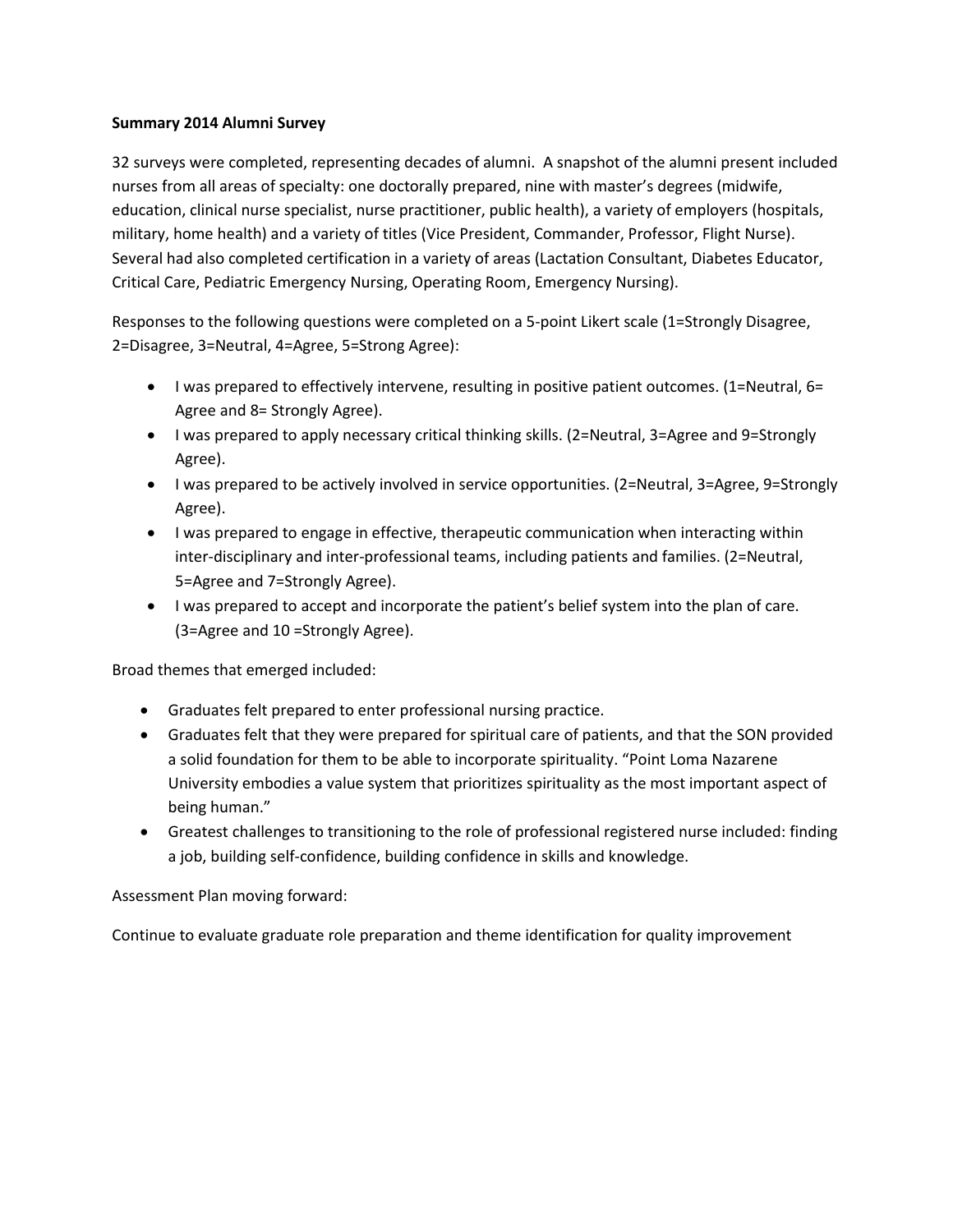## **Summary 2013 Alumni Survey**

39 surveys were completed, representing decades of alumni. A snapshot of present alumni included: one doctorally prepared, 13 with master's degrees, and several with certifications. A variety of employers were represented (hospitals, home health, university, clinics) and a variety of titles (Missionary, Case Manager, Public Health Nurse, IT Analyst/Programmer).

Responses to the following questions were completed on a 5-point Likert scale (1=Strongly Disagree, 2=Disagree, 3=Neutral, 4=Agree, 5=Strong Agree):

- I was prepared to effectively intervene, resulting in positive patient outcomes. (1= Disagree, 1=Neutral, 7= Agree and 13=Strongly agree).
- I was prepared to apply necessary critical thinking skills. (1=Neutral, 5=Agree and 14=Strongly Agree).
- I was prepared to be actively involved in service opportunities. ( 3=Agree, 17=Strongly Agree).
- I was prepared to engage in effective, therapeutic communication when interacting within interdisciplinary and inter-professional teams, including patients and families. (1=Neutral, 5=Agree and 14=Strongly Agree).
- I was prepared to accept and incorporate the patient's belief system into the plan of care. (4=Agree and 16= Strongly Agree).

Broad themes that emerged included:

- Graduates felt prepared to enter professional nursing practice.
- Graduates expressed that spirituality was an essential component of their education. "Regardless of religious beliefs, PLNU grads have the spiritual awareness that is demonstrated through their compassion, respect for others and kindness."
- The greatest challenge for transition to practice was the realization of how hard the work of the nurse really is. Perfectionism, time management and self-confidence were other challenges.

Suggestions for improvement included:

- working with students on time management
- more opportunity for communication skills.

Response Plan:

Fall 2014 in the Capstone course, more emphasis was placed on time management and two additional opportunities for communication skills practice were provided.

Assessment Plan moving forward:

Continue to evaluate for themes for quality improvement